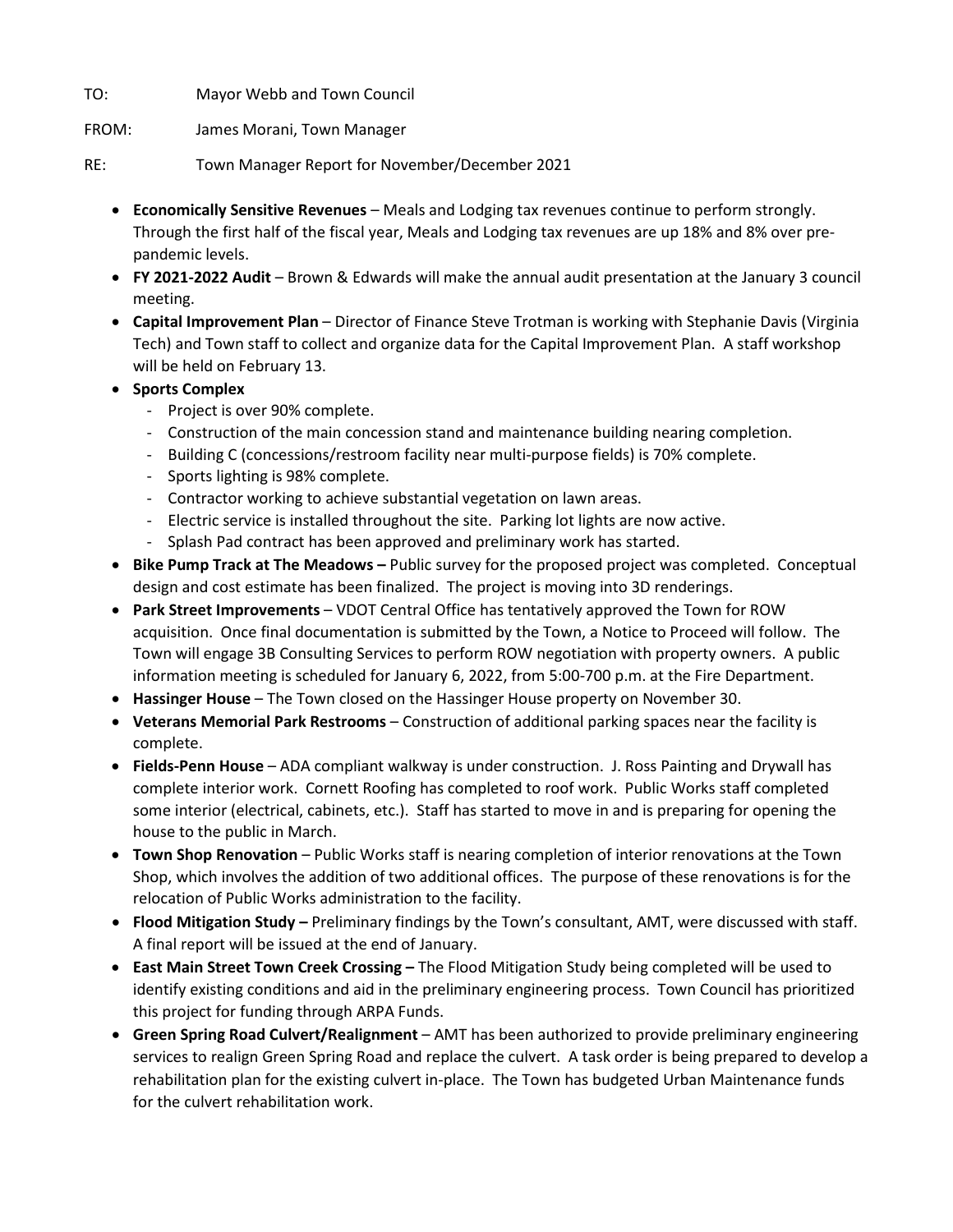- **East Main Street / Pecan Street Intersection Improvements**  The Town's engineering consultant, RK&K, submitted intersection design alternatives. Staff discussed the initial recommendations with the consultant and requested data from the original traffic study for The Meadows be incorporated into the final report.
- **East Main Street Sidewalk Connection (Hutton Street)** Final design plans have been completed. In January, staff will have discussions with the Town's consulting engineers to prepare the project for bid.
- **Remsburg Drive Pedestrian Bridge**  Pre-construction meeting was held. Shop drawings were submitted and sent back to the contractor, Inland Construction. The contractor has verified the elevations and is making a minor adjustment to the bottom of the steps. Material production will begin once the shop drawing is revised and approved. Production will be 8-12 weeks from approval. Installation is expected by April.
- **VDOT Smart Scale Projects**
	- Exit 17: Work continues on Gravel Lake Road, Country Club Drive, and Cummings Street areas. Final completion is expected in fall 2022.
	- Exit 19 (Washington County): Construction continues to progress to the expected final completion in summer 2022.
	- US-19/West Main Street Intersection Improvements: Construction activity has been completed. Town staff had discussions with VDOT regarding the visibility of the new traffic signals for the two right turn lanes at the southbound approach. VDOT has informed the Town that the signal head will be adjusted by the contractor.
	- East Main Street Sidewalk Improvements: Preliminary engineering is tentatively planned for spring. Construction is anticipated for summer/fall.
	- US-11/Main Street and SR 140/Jonesboro Road: This project is in VDOT's Six-Year Plan.
- **Virginia Creeper Trail Trestle Repairs** Staff is working with the Town Attorney to finalize an RFP for professional services for work associated with the trestle repairs. The goal is to select a single firm to perform engineering services for all trestle repairs undertaken by the Town. The RFP will be issued in January.
- **Sanitary Sewer System Inflow and Infiltration**  The Town has received approval for \$3.36 million in financial assistance through the Virginia Clean Water Revolving Loan Fund for proposed sewer system improvements. The loan terms will include 50% principal forgiveness and 0% interest on the remaining loan amount. In January, staff will be meeting with Woodard & Curran (wastewater contractor operator) and CHA (consulting engineers) to discuss the scope of work.
- **Wastewater Contract Operations** The Town's contract operator, Woodard & Curran, worked diligently to ensure a smooth transition on January 1. Special recognition goes to Scott Thompson, the Town's lead plant operator, who worked around the clock in late December (including holidays) in preparation of the transition. The Town Manager, Director of Finance, and Public Works Administration had several meetings with W&C related to billing, facilities, equipment, and vehicles. Future coordination meetings will be scheduled in January.
- **Department of Public Works** The Facilities Maintenance division and Parks and Grounds division of the Public Works Department have been consolidated. The Public Works Department will now have three divisions: (1) Streets and Solid Waste, (2) Facilities, Parks, and Grounds, and (3) Wastewater. Matt Henderson will lead the division of Facilities, Parks, and Grounds. Kevin Worley has transitioned into a project manager position in Public Works Administration. He will be responsible for managing projects and contract administration. In January, Public Works Administration will be relocated from Town Hall to the Town Shop. The Town Engineer and the Engineering Technician/Inspector will become the new Engineering Department and remain at Town Hall. Administrative staff on the first floor will support the Community Development and Engineering Department.